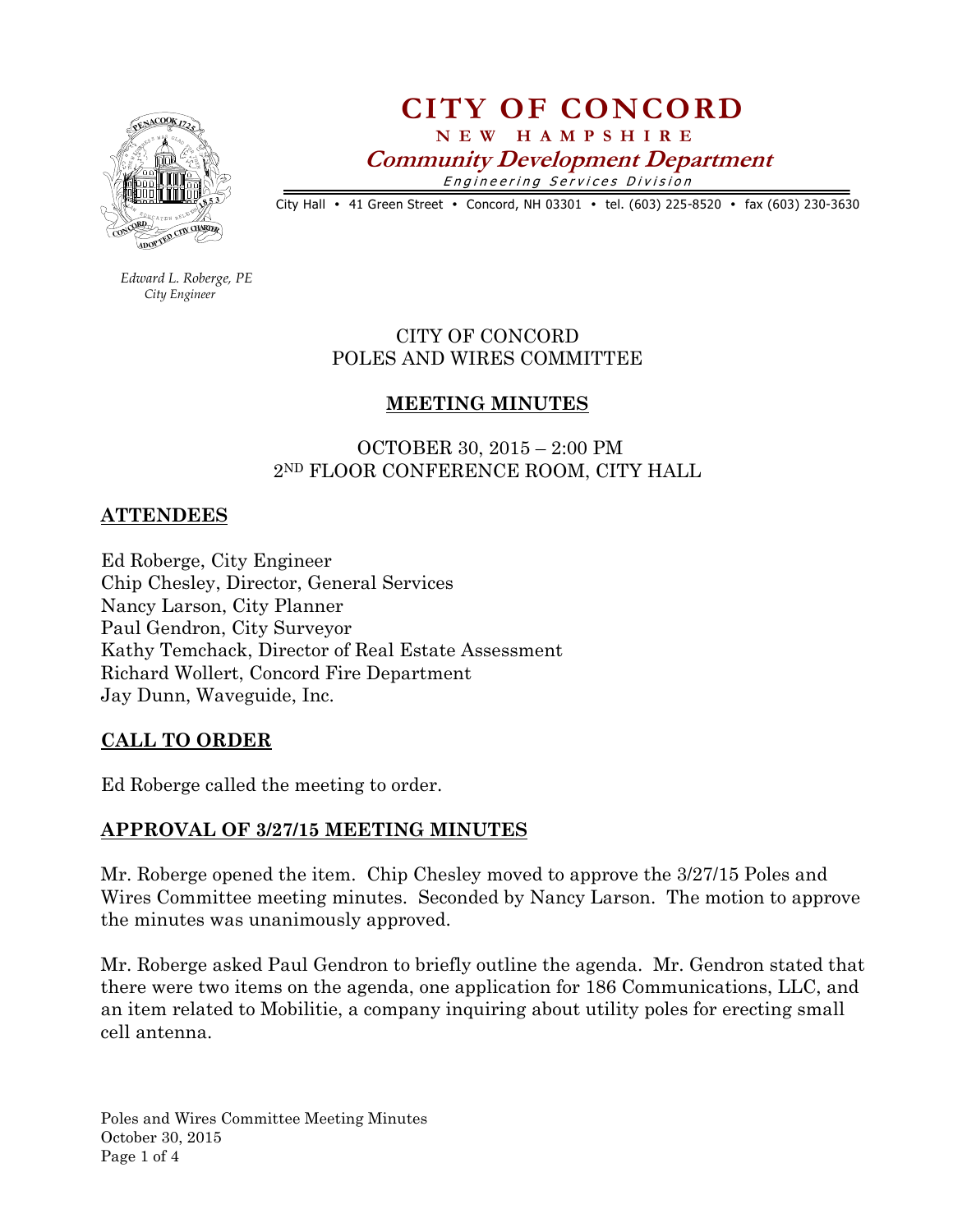## FINAL APPLICATIONS

# 1. 186 Communications, LLC, Request for Licensure of conduit within a City Right-of-Way

Black Hill Road and Manchester Street.

Mr. Gendron reminded the Committee of a project that the ESD and Rick Wollert had been working on since the beginning of March. He stated that Mr. Wollert had become aware of an unauthorized use of City-owned conduit by New Hampshire Optical Systems ("NHOS"), at the intersection of Manchester Street and Black Hill Road. NHOS has two subsidiary companies known as Waveguide, Inc., and 186 Communications, LLC. Upon investigating the unauthorized use of the City's conduit, the City determined that NHOS won a contract with the State to complete some work for the State's Department of Information Technology. Mr. Gendron stated that Mr. Wollert observed that one of the City's two unused inner ducts had been removed from the city cable plant and reattached to the NHOS cable plant. This inner duct is now tagged with a 186 Communications label and it is occupied by a 24-strand fiber optic cable, which runs between FP pole 127/10 and the State of NH communications manhole, is part of a three inner duct, 4-inch conduit that was installed by the City of Concord in 2006.

At that time, the ESD then sent a letter to Eric Ballman of NHOS stating that the required access permission and licensure had not been granted by the City to occupy its facilities. In light of the lack of permission and licensure, the City requested that NHOS take the necessary steps to license and install their own conduit and remove their facilities from the City-owned conduit. He also requested that a work plan be provided immediately to the City outlining an appropriate plan and schedule to accomplish the work, so that it could be reviewed at the March 27, 2015, Poles and Wires meeting. Mr. Gendron stated that NHOS failed to submit any information for the meeting. Mr. Gendron stated that the letter to Mr. Ballman was prepared with a courtesy copy to the Public Utilities Commission ("PUC") and the State's Department of Information Technology.

Mr. Gendron stated that he had contacted Jay Dunn, Utilities Manager for Waveguide, Inc., around September 29, and inquired into Waveguide's plans to remove the unauthorized fiber from the City's conduit. Mr. Dunn then responded with a work plan to remove the fiber from the City conduit, and reconnect to the State's fiber optic system by breaking out of a Fairpoint manhole, running approximately thirty (30) feet of conduit, and then breaking into the State of NH manhole and splicing into the State's fiber optic.

Mr. Gendron stated that he and Mr. Wollert had reviewed the information, made a site visit to view the conditions, and recommended that the application be approved.

Mr. Dunn stated that Mr. Gendron explained the situation correctly. He also stated that the NH DOT had said the conduit was theirs and that 186 Communications was allowed in it. Mr. Dunn asked the Committee if it was contacted by Fairpoint. Mr. Gendron

Poles and Wires Committee Meeting Minutes October 30, 2015 Page 2 of 4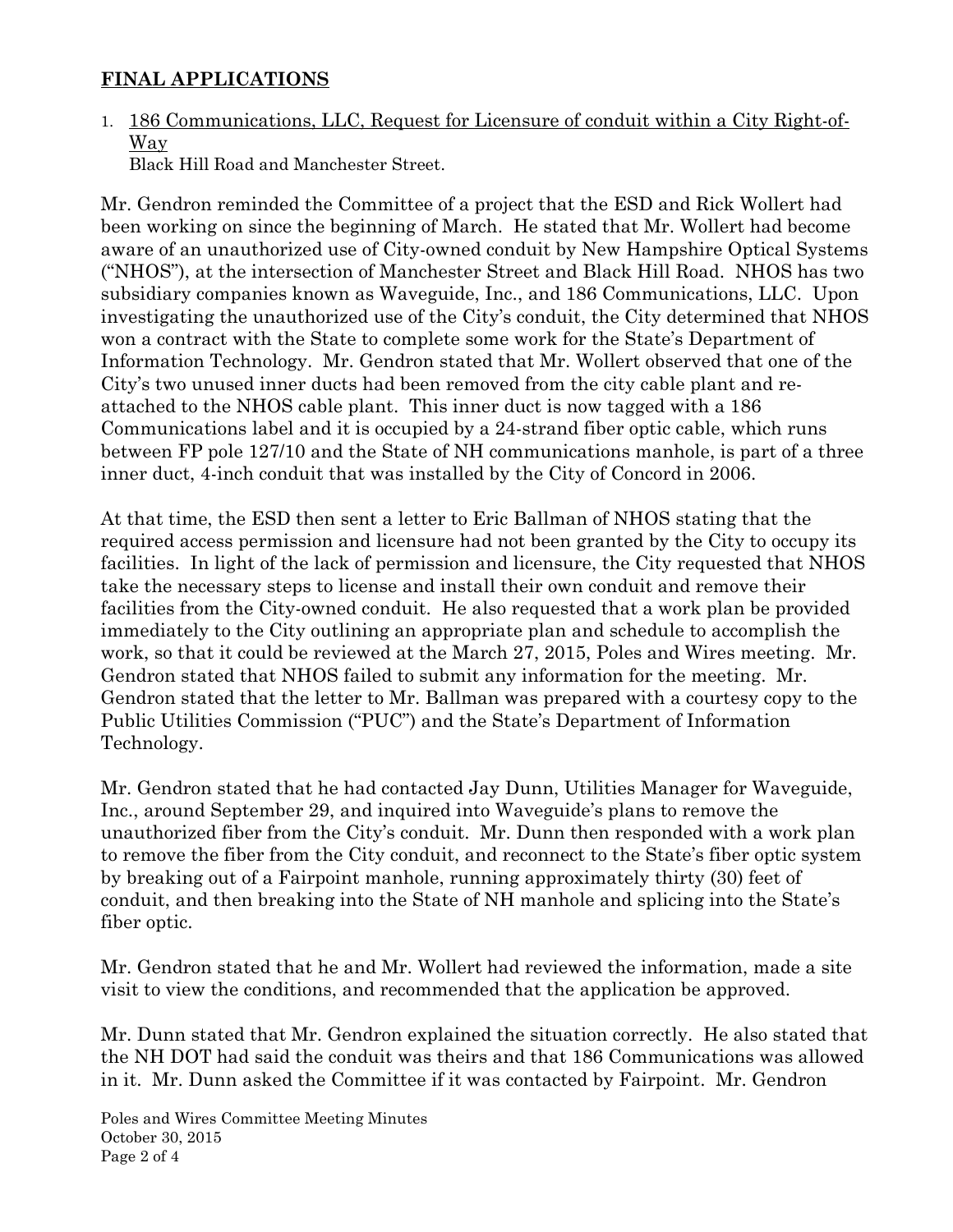indicated that he had not. Mr. Dunn explained the construction sequence and indicated that they will start work Wednesday, November 4, and conclude construction within a few weeks.

Mr. Chesley made a motion to accept the recommendation. Seconded by Ms. Larson and all concurred.

# NEW BUSINESS

1. Mobilitie, Request for information related to licensure of utility poles for the purpose of erecting small cell antenna Loudon Road

Mr. Gendron reminded the committee that he had conducted some research into small cell towers that can be attached to the top of utility poles to create downtown hot spots. He stated that he would continue to research the topic in light of the request that the ESD had received from Mobilitie, a company, according to its web site, with its corporate headquarters in Newport Beach, California. He indicated that their contact person inquired about six potential locations that would require new utility poles. She also asked for information related to permitting or agreements, pole height restrictions, and the time frame for the review process.

Ms. Temchack stated that she had requested information on a listserv site for any communities that may have been approached by Mobilitie. She indicated that the City of Keene has had discussions with the company.

A brief discussion ensued related to the type of equipment that would be erected and whether zoning or site plan review would be necessary in addition to the Poles and Wires Committee. It was noted that cell towers require site plan review and that antennas require building permits.

A brief discussion ensued related to whether the company is a public utility company, as stated in the email correspondence form Kalpana Sabapathy, or a private company. Mr. Chesley suggested that the Committee ask the company for documentation as to their status and whether they are registered with the NH PUC.

Ms. Temchack stated that she needs to track these structures for taxation.

Mr. Roberge stated that more research needs to be conducted as to where these structures would be located; what the structures will be defined as; and what zoning and / or land use laws will pertain to the structures.

# NEXT MEETING

Mr. Roberge noted that the next meeting is scheduled for December 11.

Poles and Wires Committee Meeting Minutes October 30, 2015 Page 3 of 4